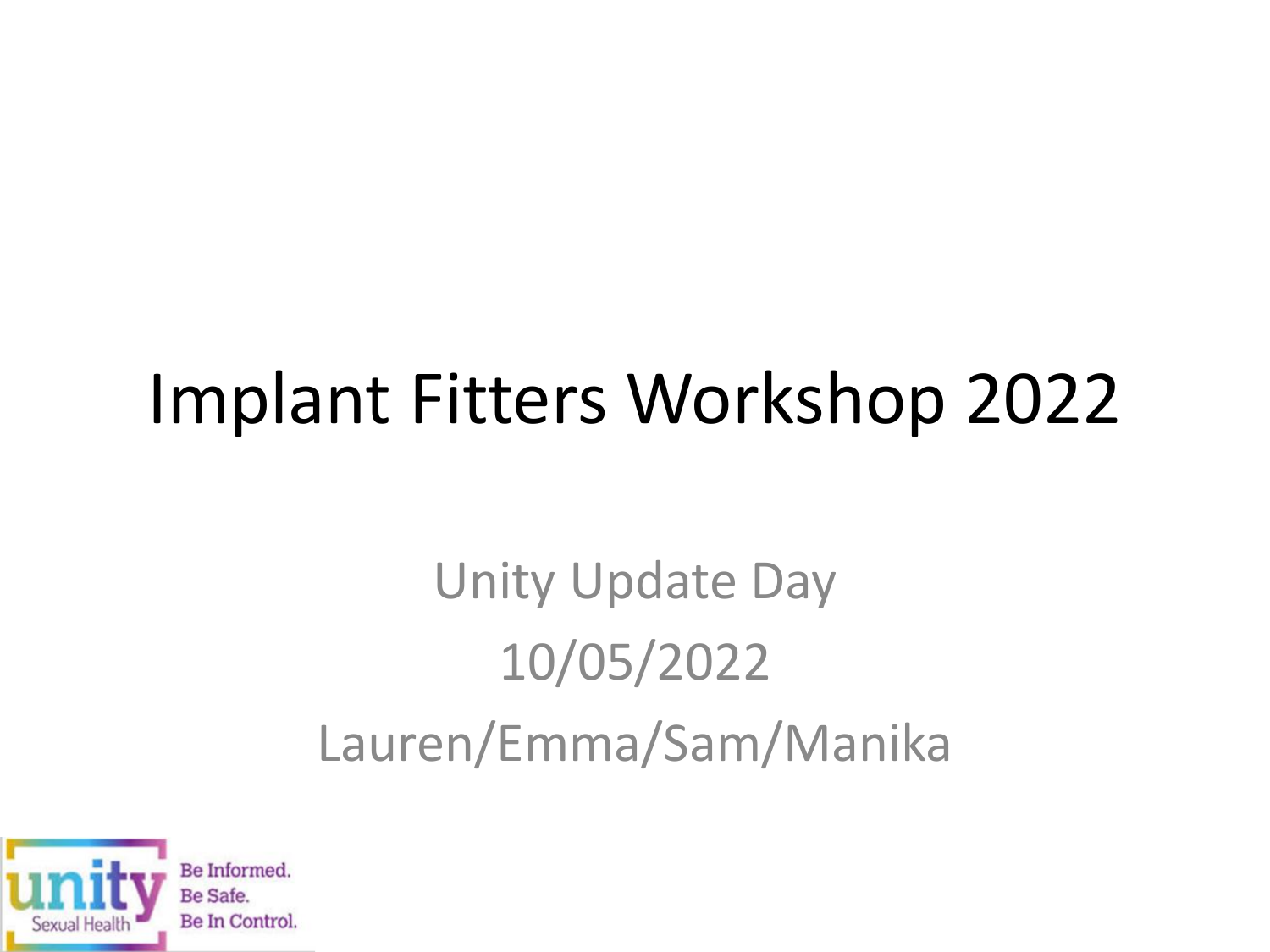#### What we will cover today

- New insertion site Jan 2020
	- Why it matters
- CEU FSRH guidance Feb 2021
	- Different approach to counselling about bleeding, broken implants, extended use
- Demonstration of insertion and removal procedure
- Case discussions and Q&As

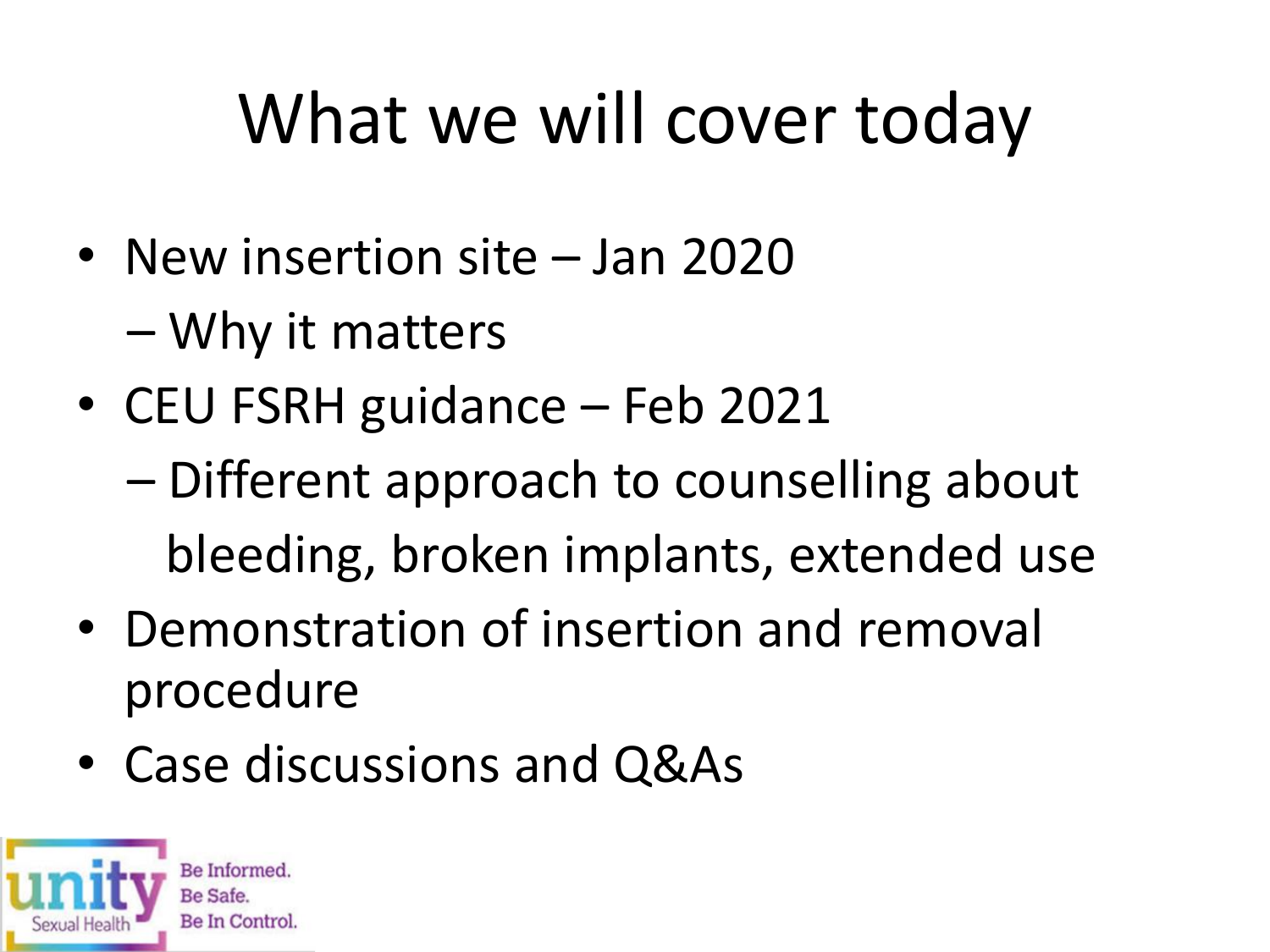#### Insertion site

- Why does it matter?
- Incidences of deep insertion
- Referral to deep implant removal clinics (DIC)
- Consequences of deep insertion:
- Intravascular insertion and Migration
- Nerve injury
- MHRA alert about migration June 2016
- Strong advice from manufacturers and FSRH 2016 to avoid placement in groove

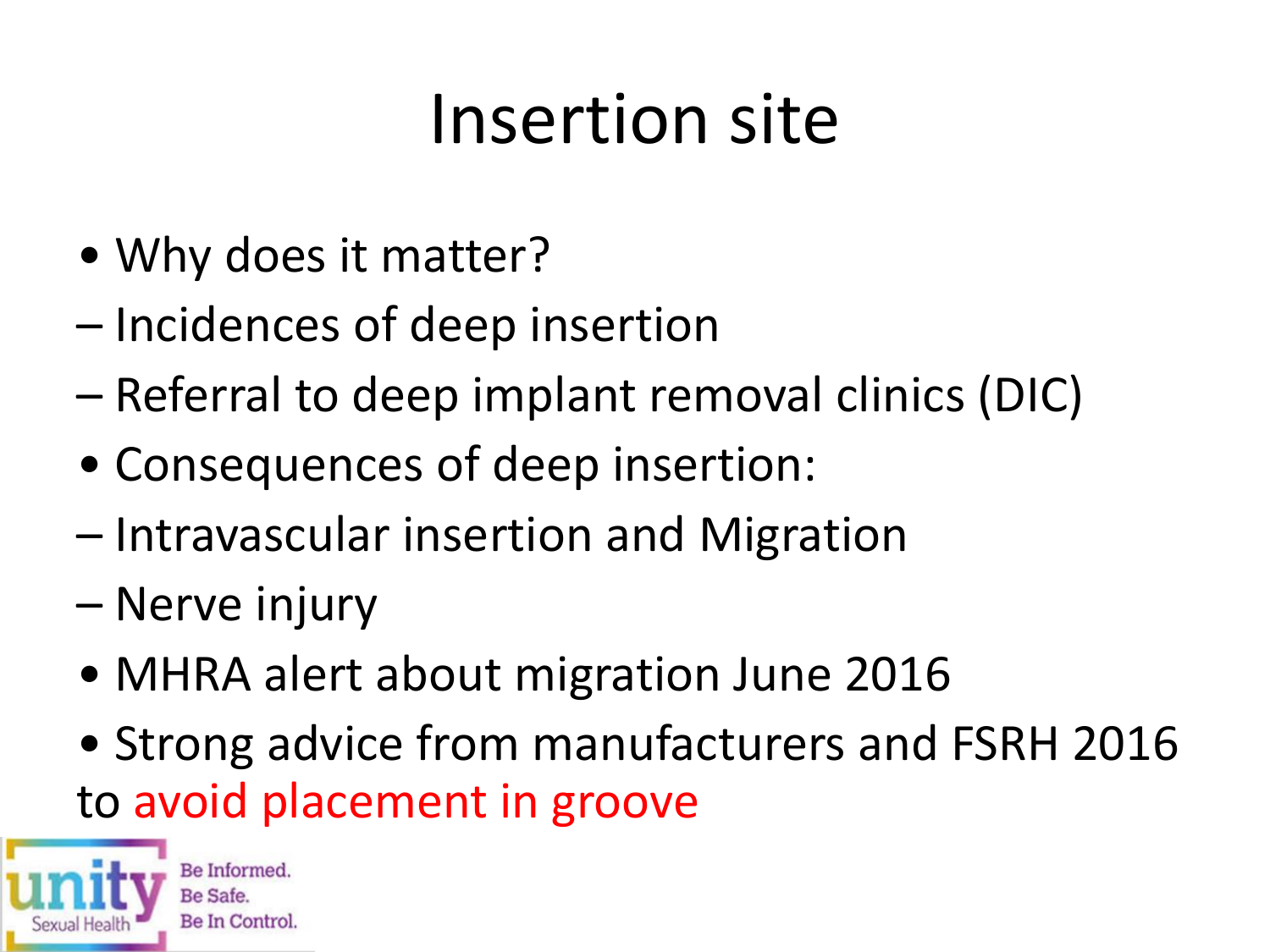#### Insertion issues -1

- Likelihood of deep insertion? – The incidence of deep implants in the study was 8.8 per 1000 insertions (Nexplanon Organisational Risk Assessment study)
	- Non-interventional, safety study
	- 7,364 women in US between 2011-2017
	- Published March 2018
	- Called the NORA study

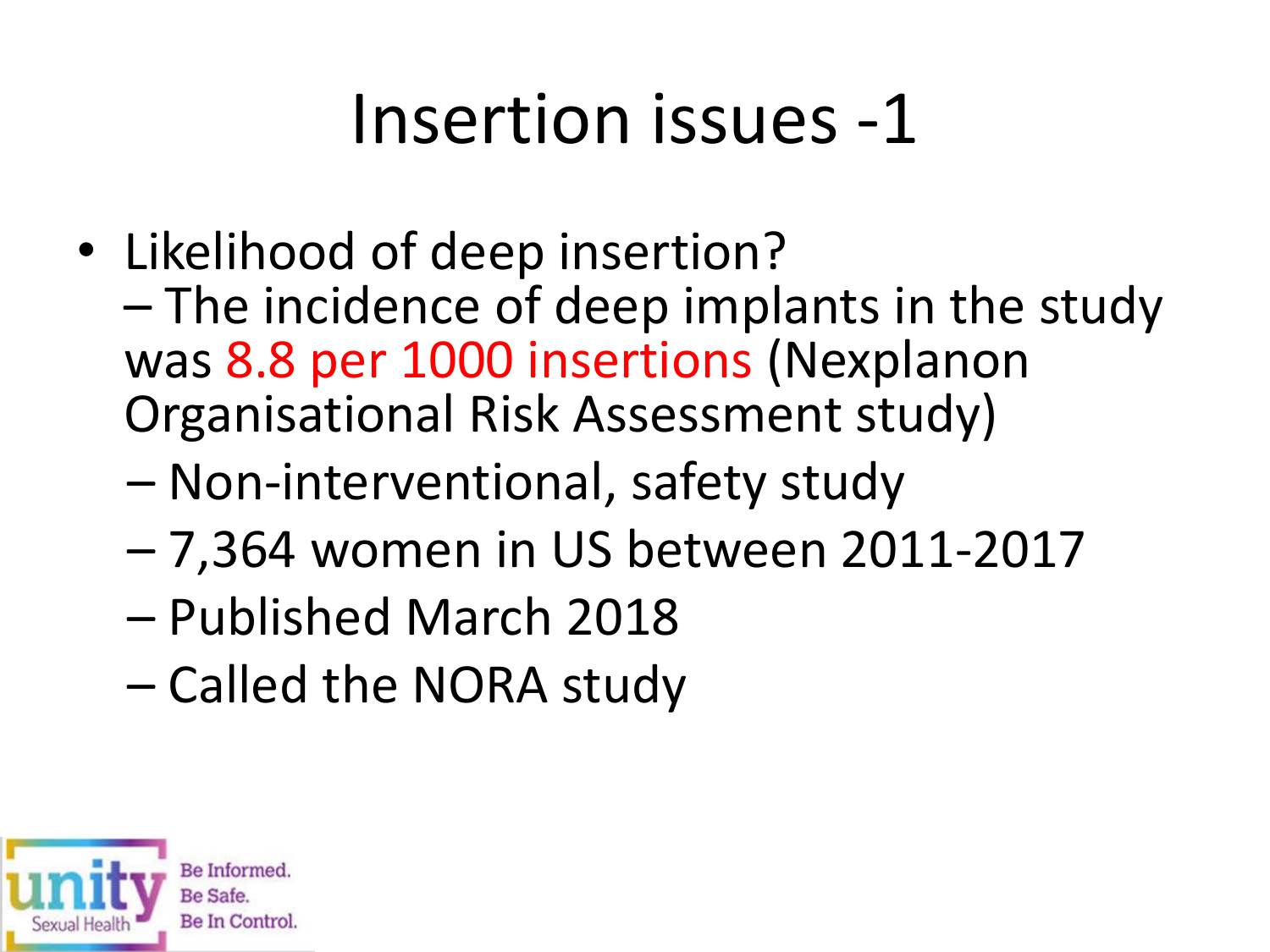#### Insertion issues-2

- How common is migration?
- Observational study- followed up 100 Implanon® insertions: if inserted correctly, migration of implant from insertion site is typically < 2cm
- BUT
	- case reports of greater local migration(6-12 cm)
	- distant migration has also been reported…
- MSD data: one case of intravascular migration for every 1 million implants sold
	- » French data suggest rate of 1 in 100,000 BUT note no requirement for formal training

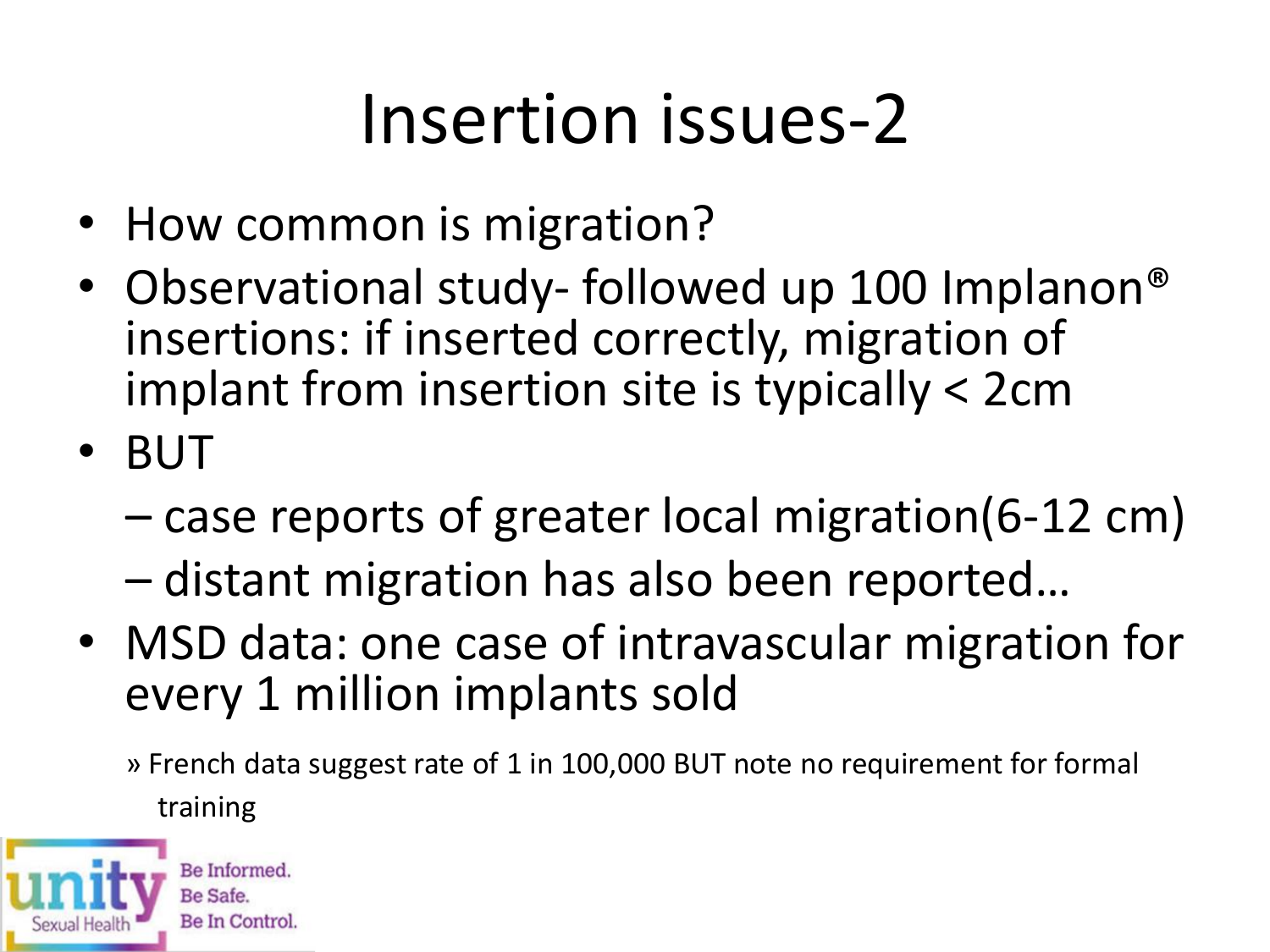#### Patient counselling

"individuals considering the implant should be made aware that intravascular insertion and distant migration are rare complications"

"individuals considering the implant should be made aware that deep insertion is a complication"

"individuals considering the implant should be made aware that nerve injury is a complication"

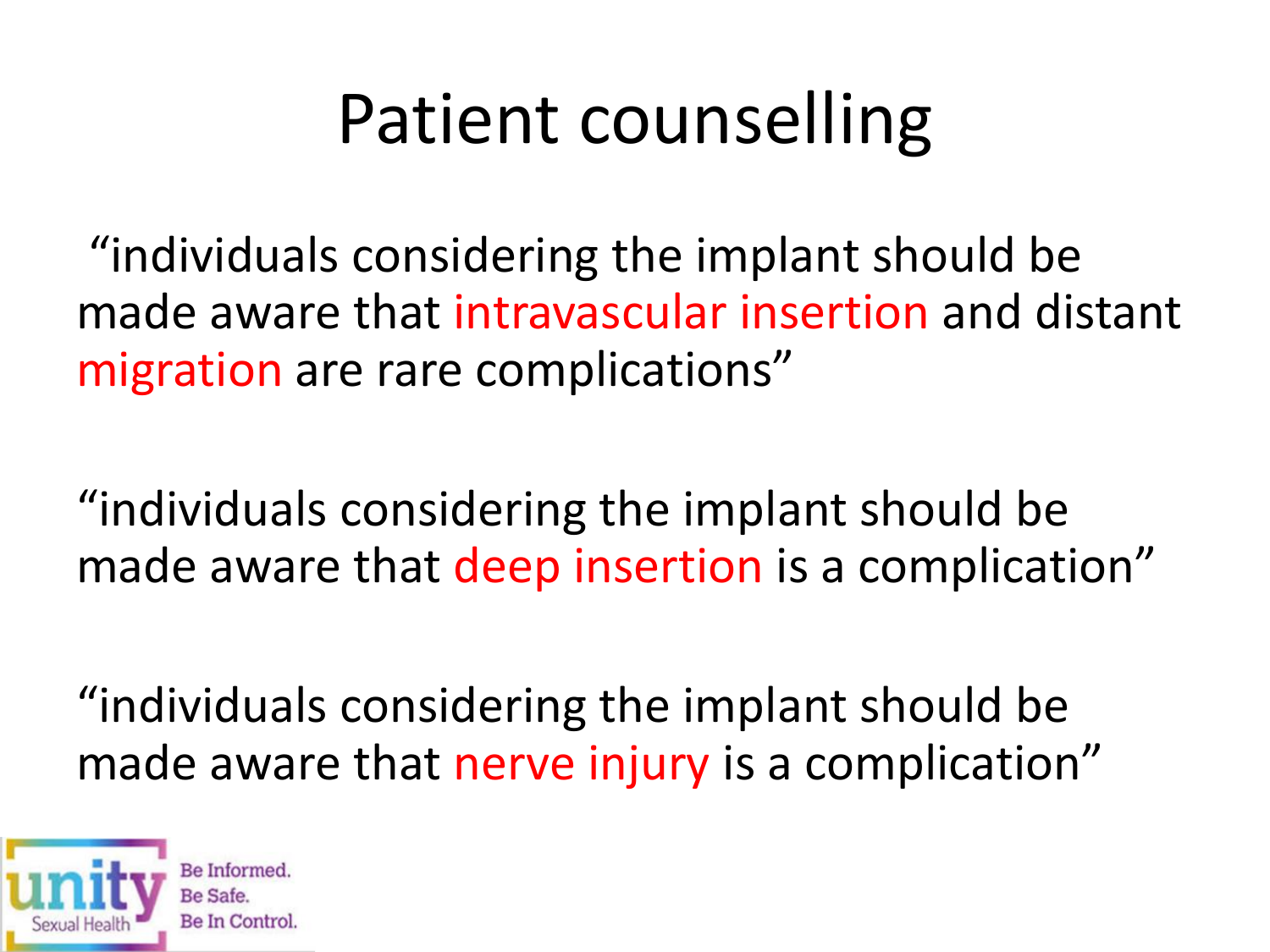# Study -Contraception Mar 2019

- 40 female cadaveric arms dissected
- Two rows of 10 dissection windows were created in the inner arm overlying the triceps approximately 2–3 and 4–5 cm posterior to the bicipital sulcus
- primary window: 8–10 cm proximal to the medial epicondyle and approx 2–3 cm posterior to the sulcus
- The entire medial upper arm was dissected to visualize underlying structures
- https://www.contraceptionjournal.org/article/S0010- 7824(19)30041-1/fulltext

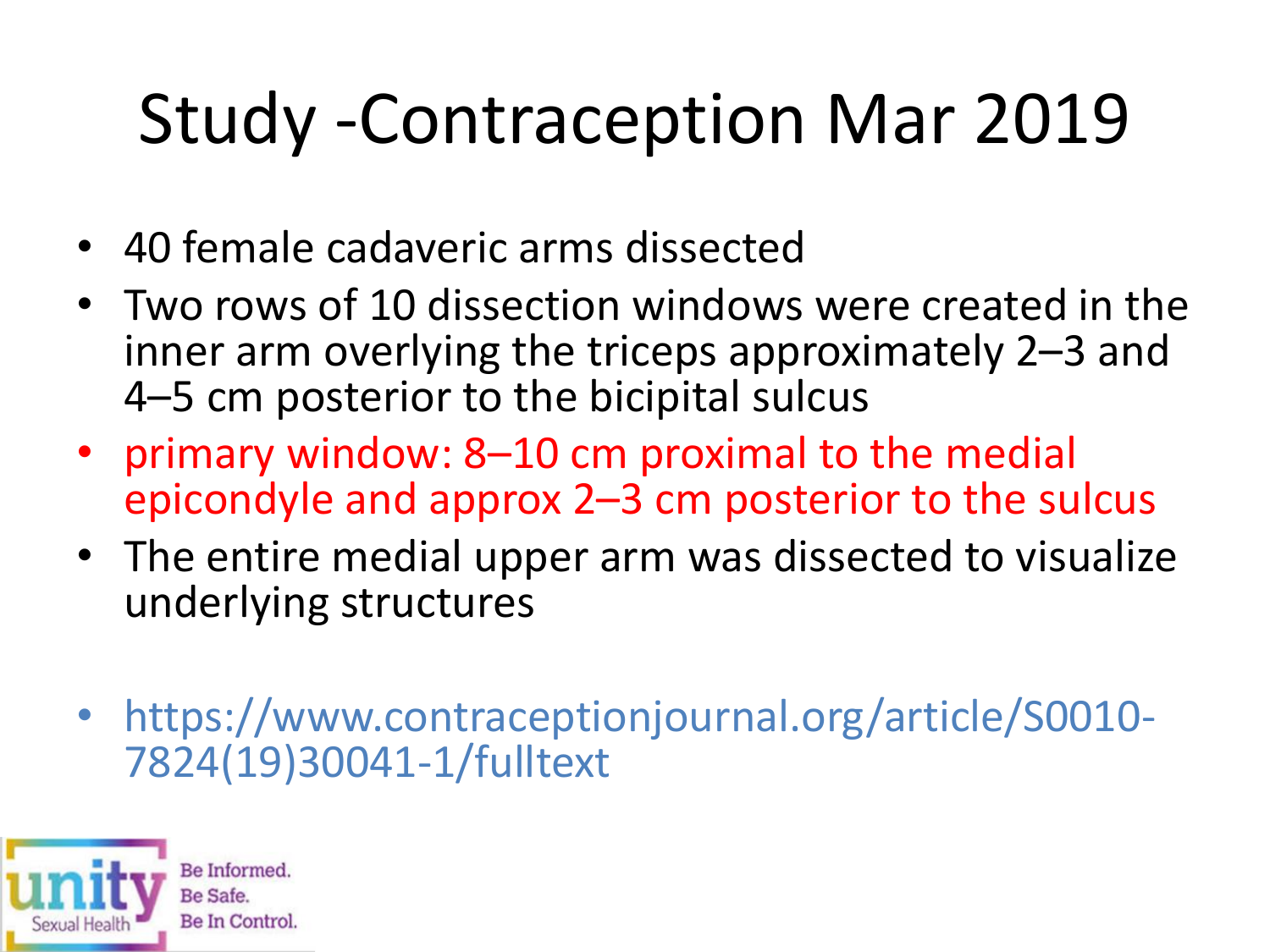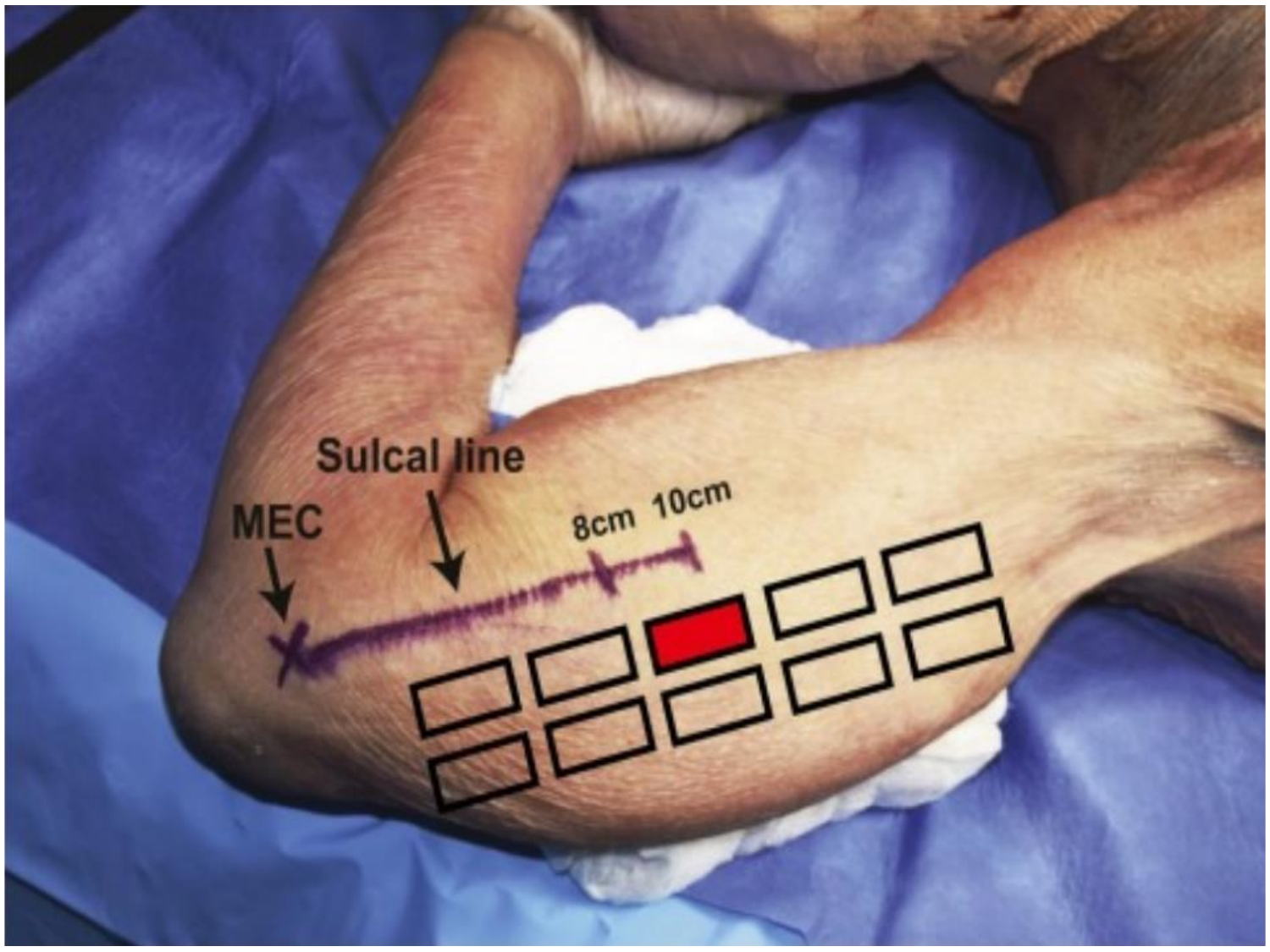### Results of the Study

- No major neurovascular structures were located 3–5 cm posterior to the sulcus.
- Elbow flexion with the hand underneath the head displaced the ulnar nerve anteriorly towards the sulcus.
- The ulnar nerve pierces the fascia and becomes superficial 6–8 cm proximal to the medial epicondyle.

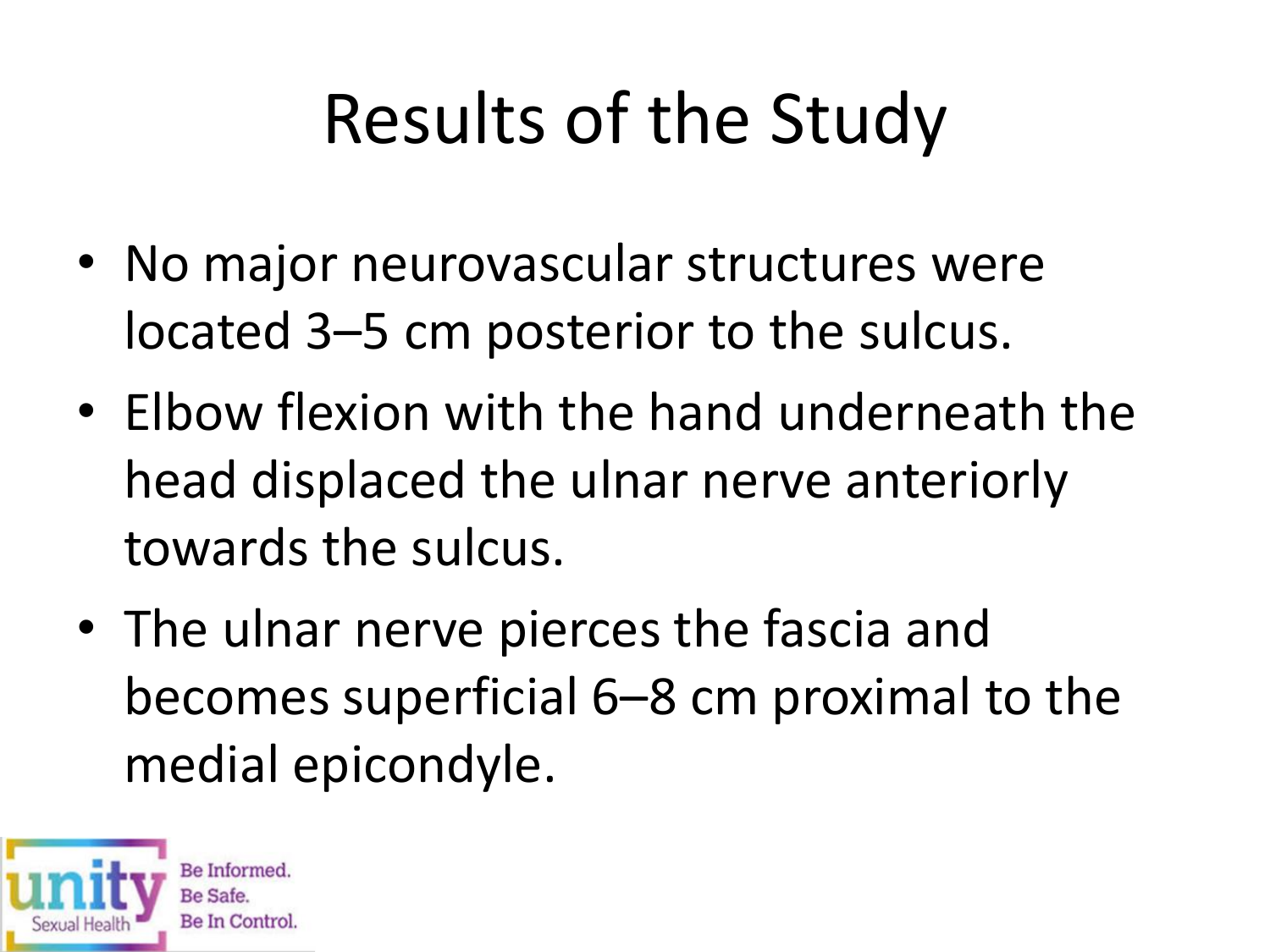#### Insertion

- No major structures located 3-5cm posterior to sulcus
	- Nerve injury can result in numbness, paraethesia, decreased pressure and pain sensation, burning sensation, impaired grip

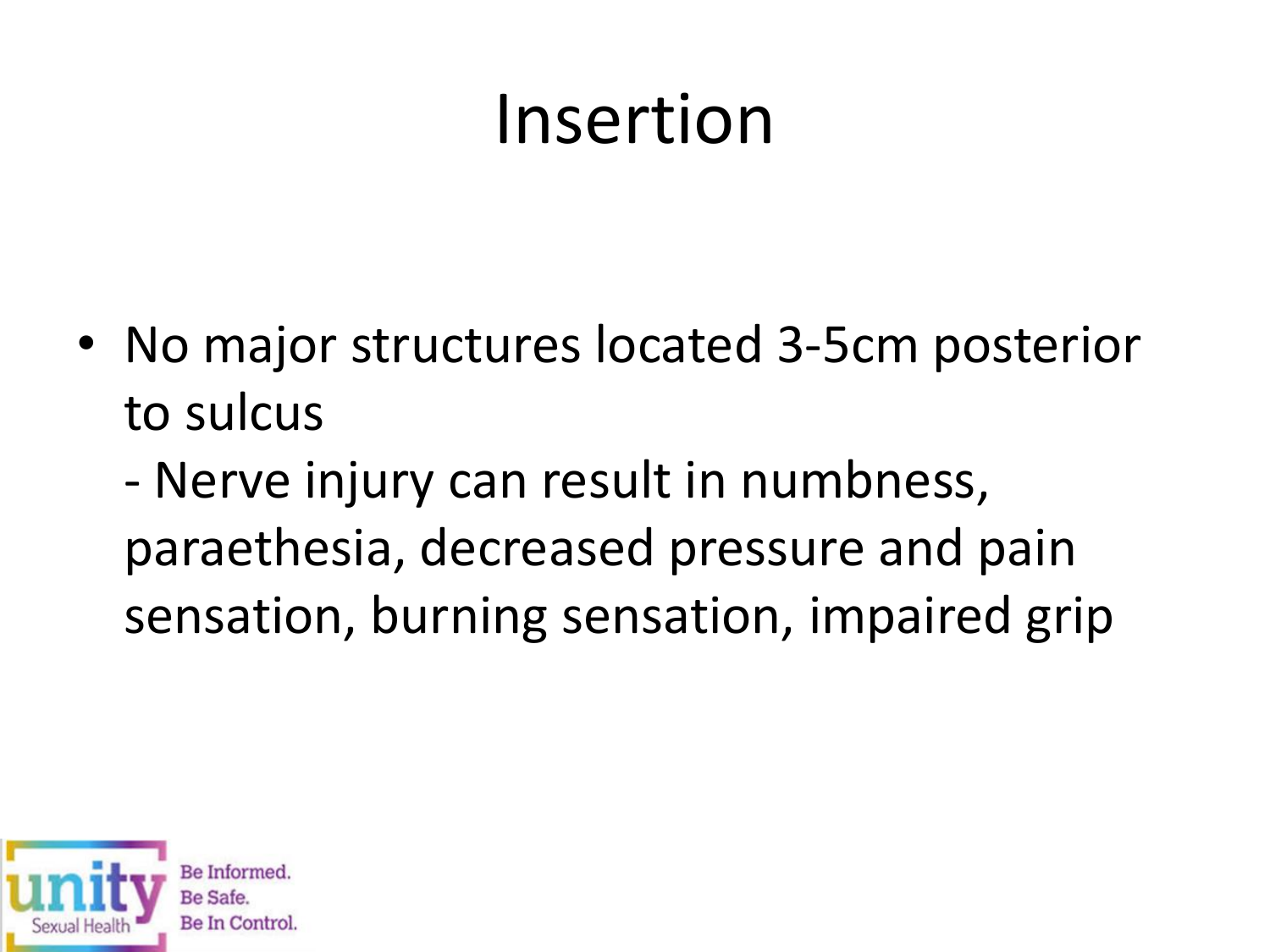## Insertion

- New advice
- - Arm flexed at elbow and hand under head (moves ulnar nerve out of way); 8-10cm from the med epicondyle and 3-5cm posterior to sulcus
	- Use non-dominant arm
	- Measure with a ruler
	- Insert parallel to groove
	- Keep as superficial as possible

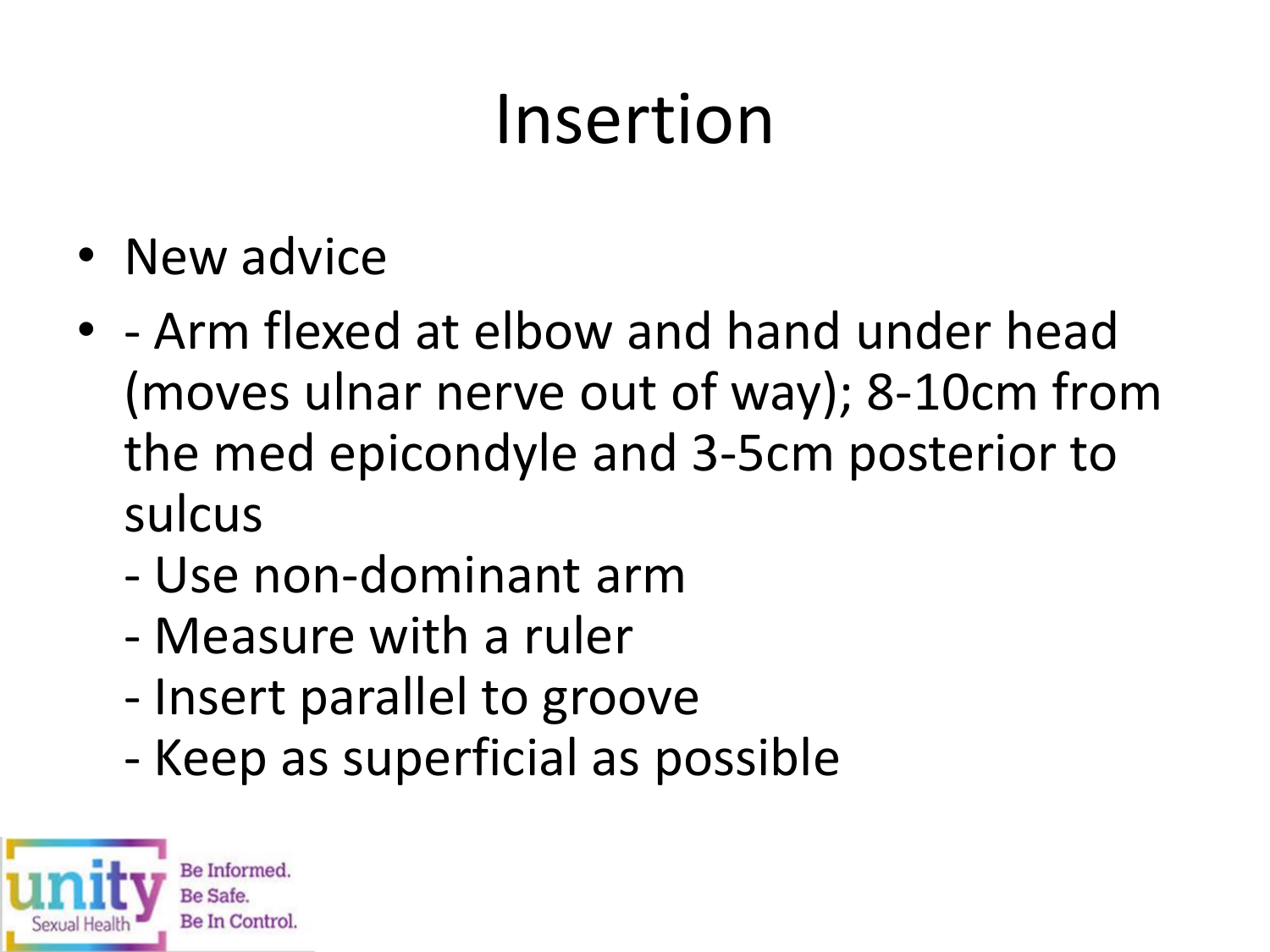## 1. Updated position of arm

- arm should be flexed at the elbow
- hand underneath head
- during insertion and removal of the implant.
- flexing the elbow moved the ulnar nerve anteriorly, towards the sulcus and away from the implant insertion site



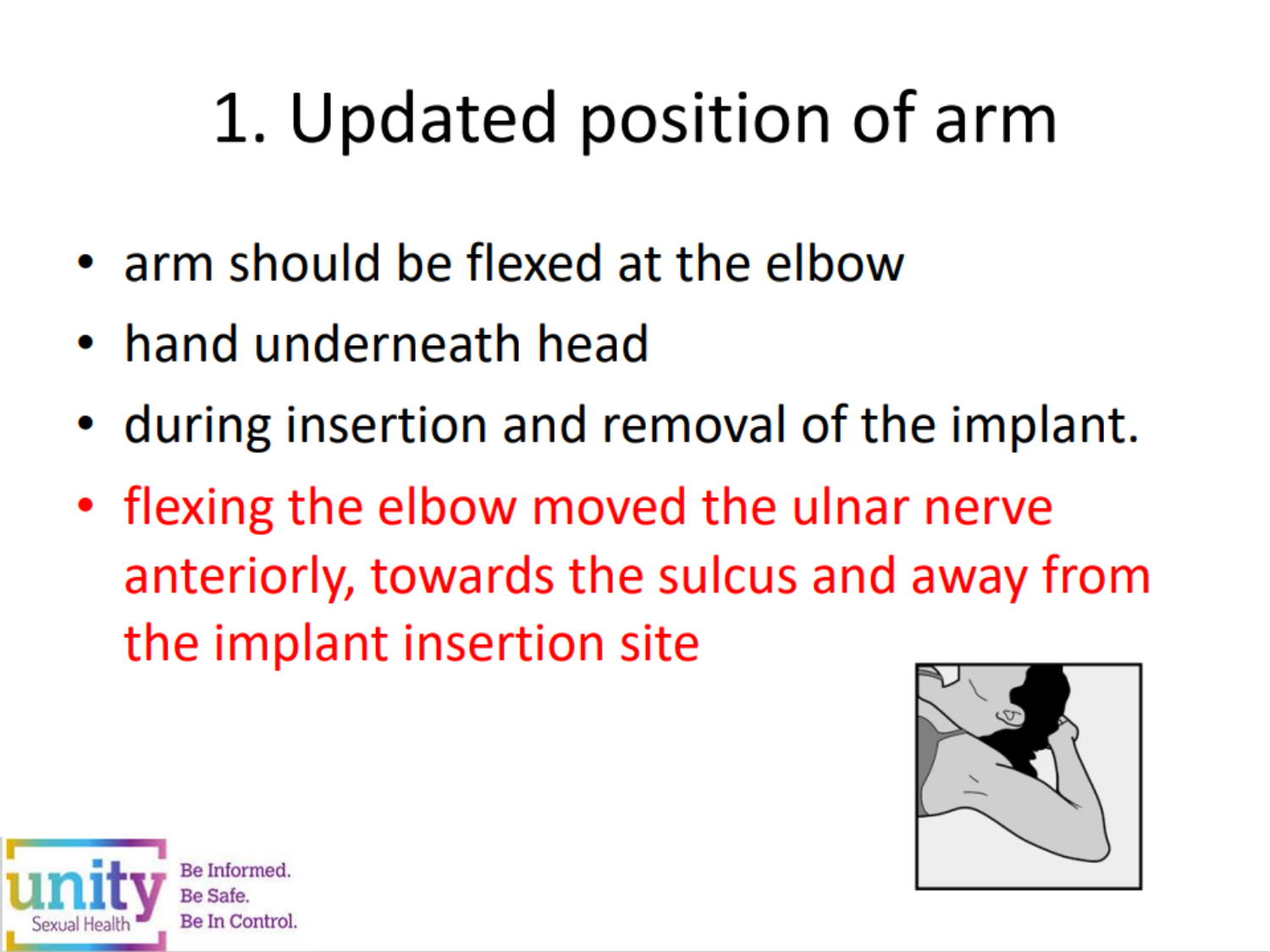#### 2. Updated insertion site

- overlying the triceps muscle:
	- $-$  8-10 cm (3-4 inches) from the med epicondyle

**AND** 

 $-$  3-5 cm (1.25-2 inches) posterior to the sulcus (groove)



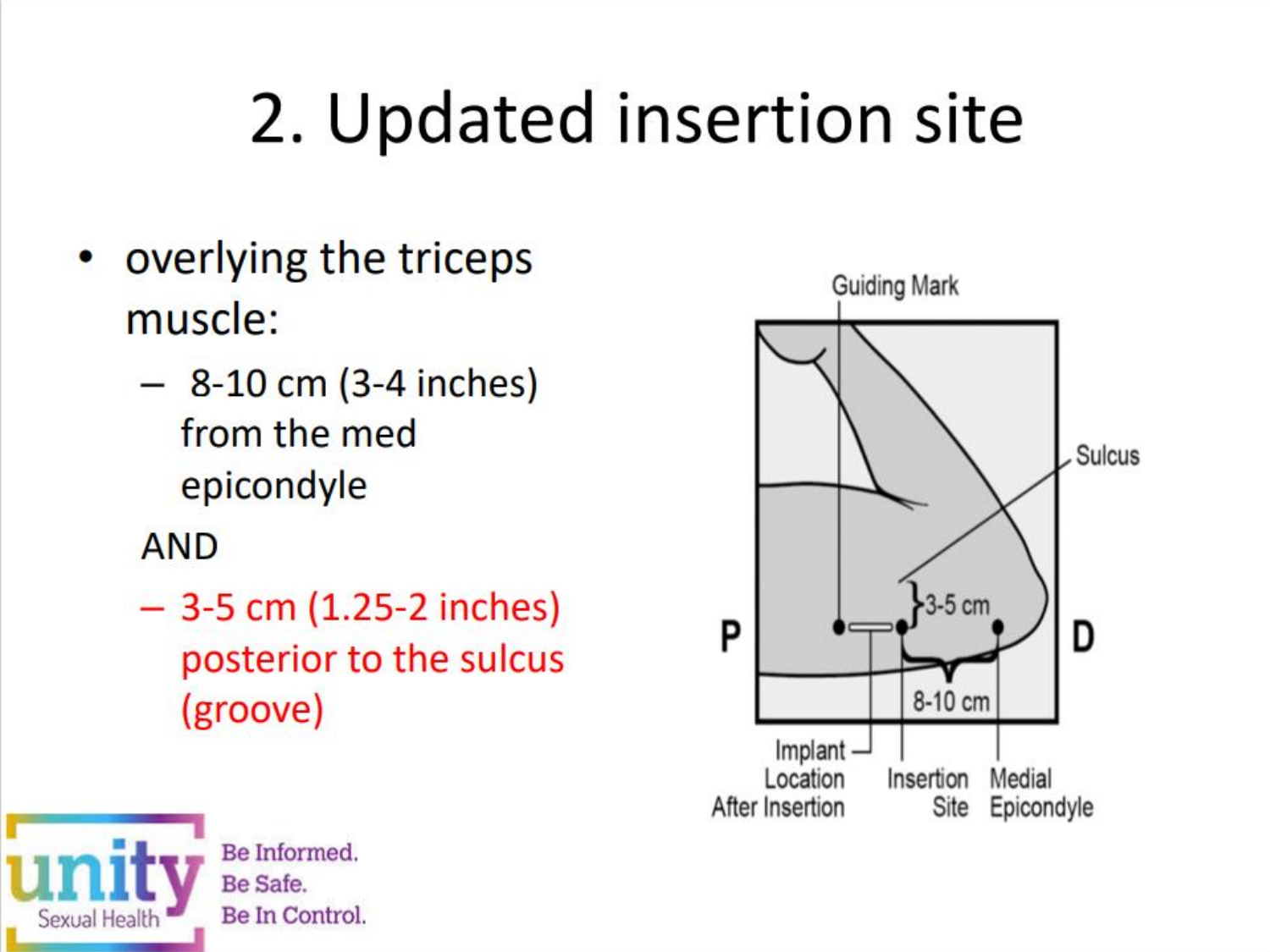## Insertion and removal instructions

#### **Insertion**

1.Lidocaine with or without adrenaline; ethyl chloride spray – max 3ml

2.No-touch technique 3.Angle of insertion

4.Avoid scalloping 5.Palpate implant after insertion

6.Pressure for 24-48 hrs



#### **Removal**

1.Removal: max 1ml LA 2.Sterile gloves for removal

3. Use a 2mm Longitudinal incision for removal 4.Steri-strips; pressure for 48 hours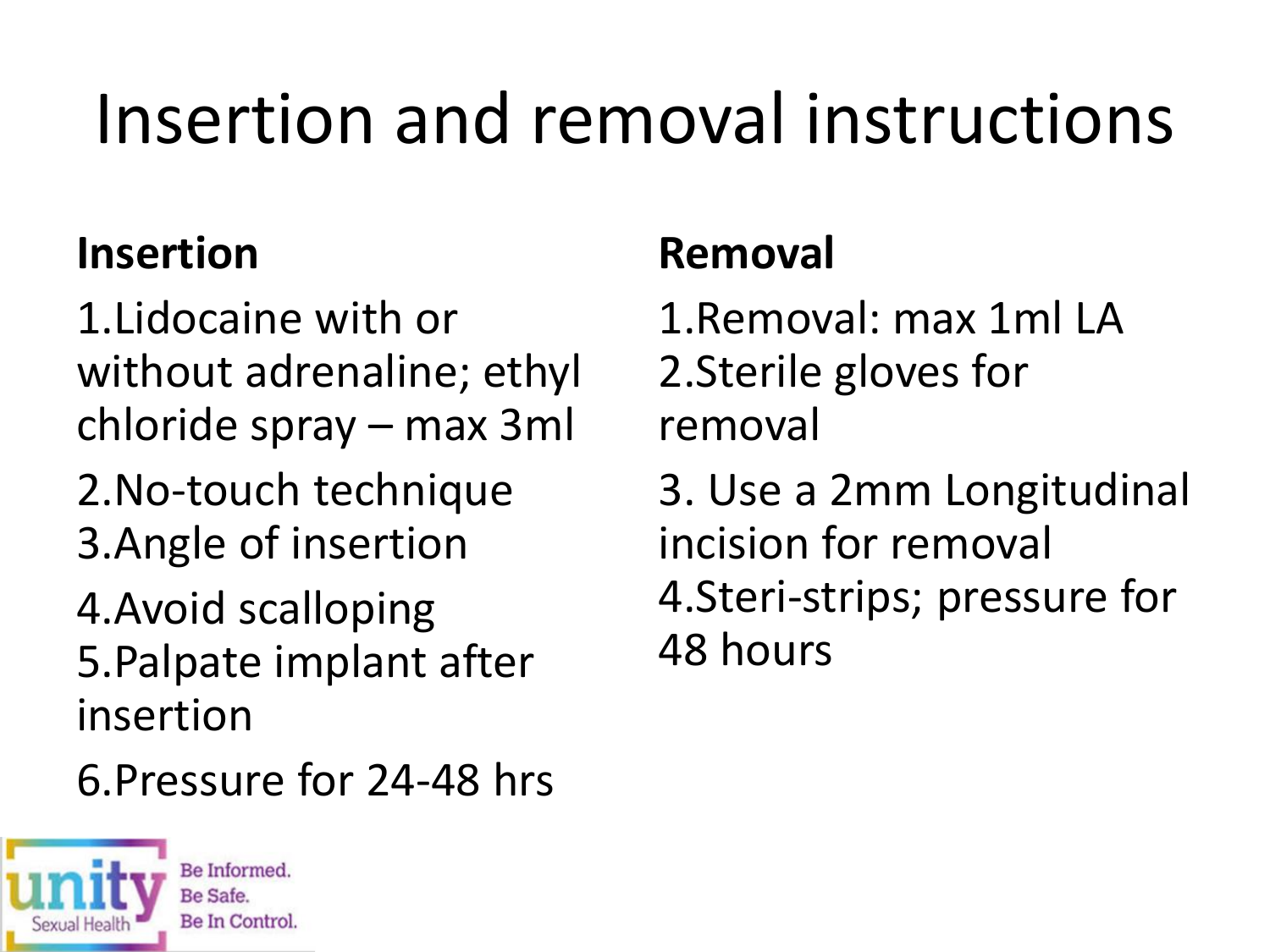Possible variations – where there is no evidence or lack of consensus to guide a recommendation

1.Use of written consent

2.Non-sterile or sterile gloves for insertion 3.cleaning skin - steret/ wipes or solution 4.Whether to anaesthetise entire track or just insertion point

5.Type of scalpel eg 11 vs 16

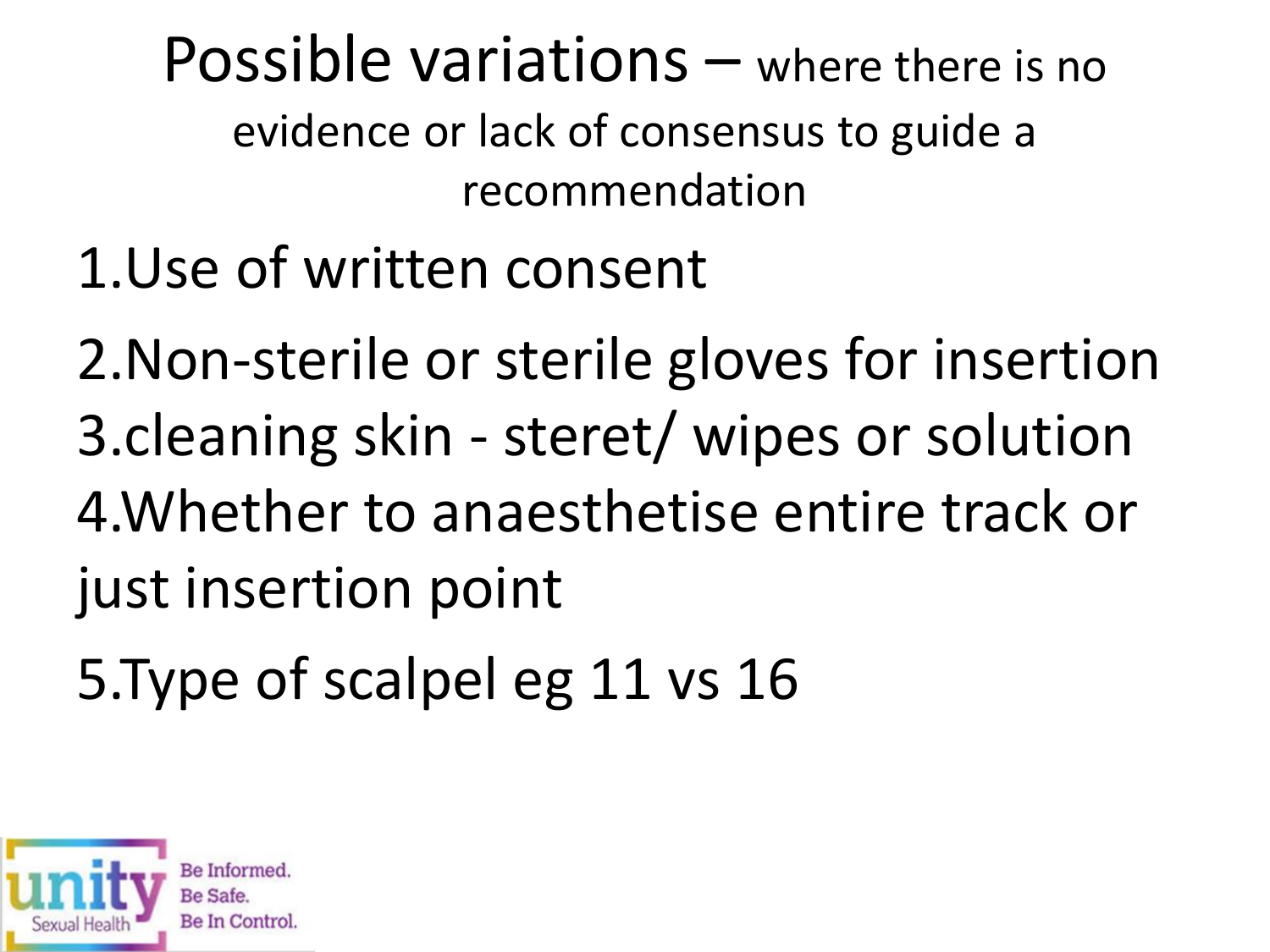## Main changes in advice

- 1.No recommendation to switch arms after 2 consecutive implants
- 2.No need to "consider earlier replacement in heavier patients"
- 3.An association between implant and reduction in BMD cannot be confirmed or excluded – (note this is a more cautious interpretation in guidance than in existing FSRH guidance) 4.Bleeding patterns

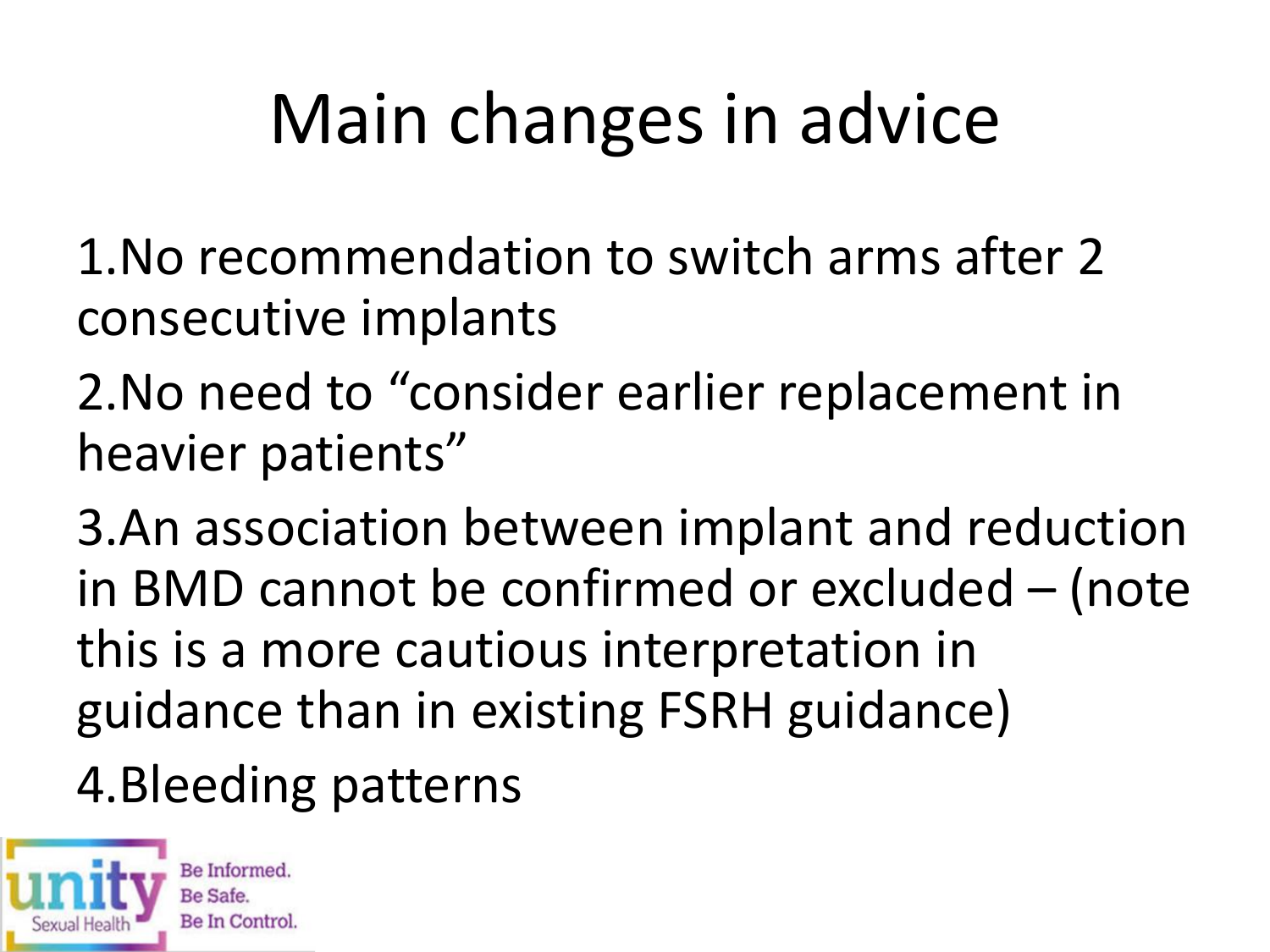# Bleeding patterns

- Emphasis on unpredictability of bleeding
- Move away from presenting stats of likely bleeding patterns as this implies an element of predictability

Advise:

- 1. change in bleeding pattern likely at start
- 2. Bleeding pattern is unpredictable, often irregular
- 3. bleeding may change during use at any time
- 4. how to access support for management of problematic bleeding

Rx:

- 3/12 trial of use of COC
- or a five day course of mefenamic acid

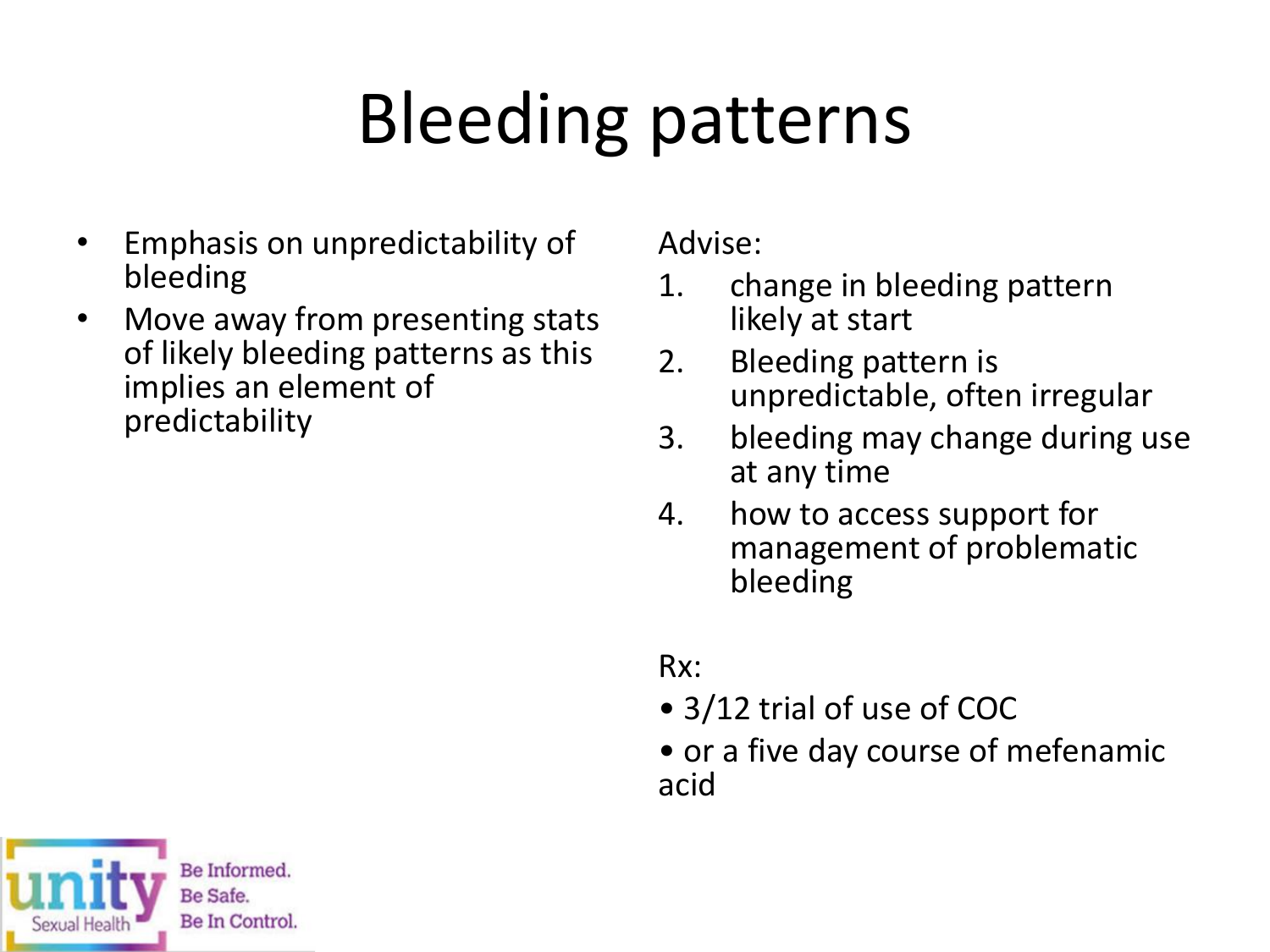#### Take home messages

- Inadvertent deep implant insertion : risk approx 1%
- Avoid groove and use non-dominant arm
- Emphasis on unpredictability of bleeding when counselling prior to insertion
- No need to replace earlier if >150kg
- Always measure and document length of implant on removal
- Consider possibility of retained fragment if implant was reported to be broken
- No need to defer IUC fit if patient presents in year 4